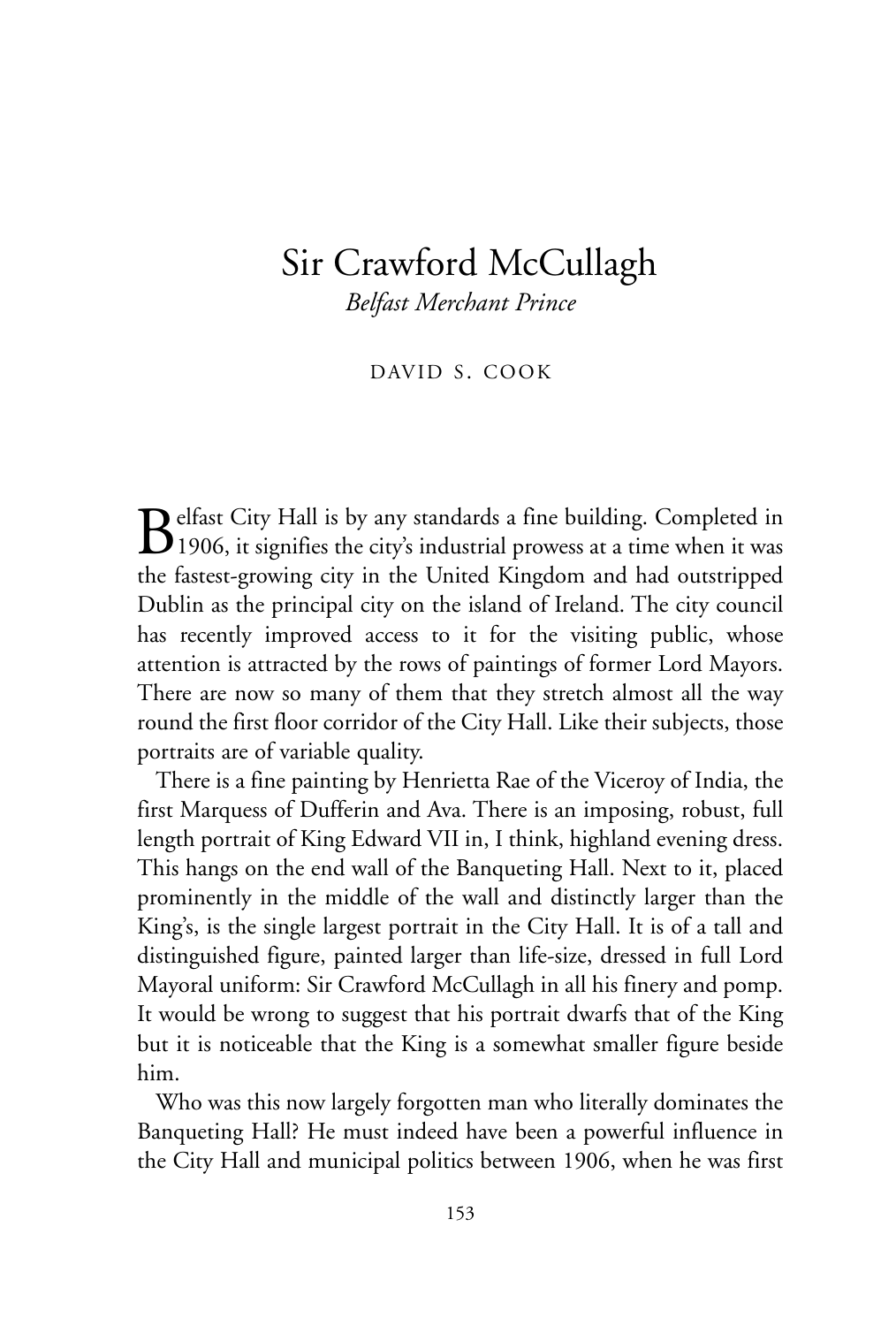elected, until his retirement in 1946, during which period of some 40 years he was High Sheriff in 1911 and was elected Lord Mayor of the city on no fewer than eighteen occasions.

Crawford McCullagh was born in 1868 in what were not all that humble circumstances, in a very nice small Georgian farmhouse on 78 acres at Annaghdroghal Co. Down on the shore of Lough Neagh. He was brought up near that low-lying country between Lurgan and the Lough known as the Montiaghs. He was one of six children of Robert McCullagh, a farmer, and Mary Jane Hawthorne who came from Loughbrickland. He left home at the age of 14, having attended Upper Ballinderry National School and in 1880 was apprenticed to a Belfast drapery business. By 1894 he had started his own business in Belfast and, by 1906, 26 years after his arrival in the city and having by then acquired extensive property interests, he was the largest single individual ratepayer in the city: a classic example of the Victorian/Edwardian self-made man.

Not a great deal is known of his leisure or non-commercial activities at this stage if, indeed, he had any. But there was a first marriage at the age of 23 to Minnie McCully which ended in her tragically early death in 1893. As a young man McCullagh is known not to have enjoyed good health and a move from Stranmillis to Helen's Bay, Co. Down was precipitated by that ill health. However he married again in 1896, when he was 29, to Margaret Craig Brodie. This marriage has all the hallmarks of a long, happy and successful partnership which only ended nearly 50 years later when Margaret died in June 1944, towards the end of McCullagh's long reign as Lord Mayor. They had three children, a son, Crawford Junior and two daughters, Helen and Daisy. It is clear from three substantial family scrapbooks-cum-photograph albums, now in the possession of the Linen Hall Library, that his wife throughout his career, and his children at a later stage, shared and played an active part in his long and active public life when he was, remarkably, Lord Mayor of Belfast during both the First and the Second World Wars.

He was elected to the Corporation in 1906, the year the City Hall was opened, and when he died in 1948 he was the last surviving member of that generation of councillors. He was High Sheriff in 1911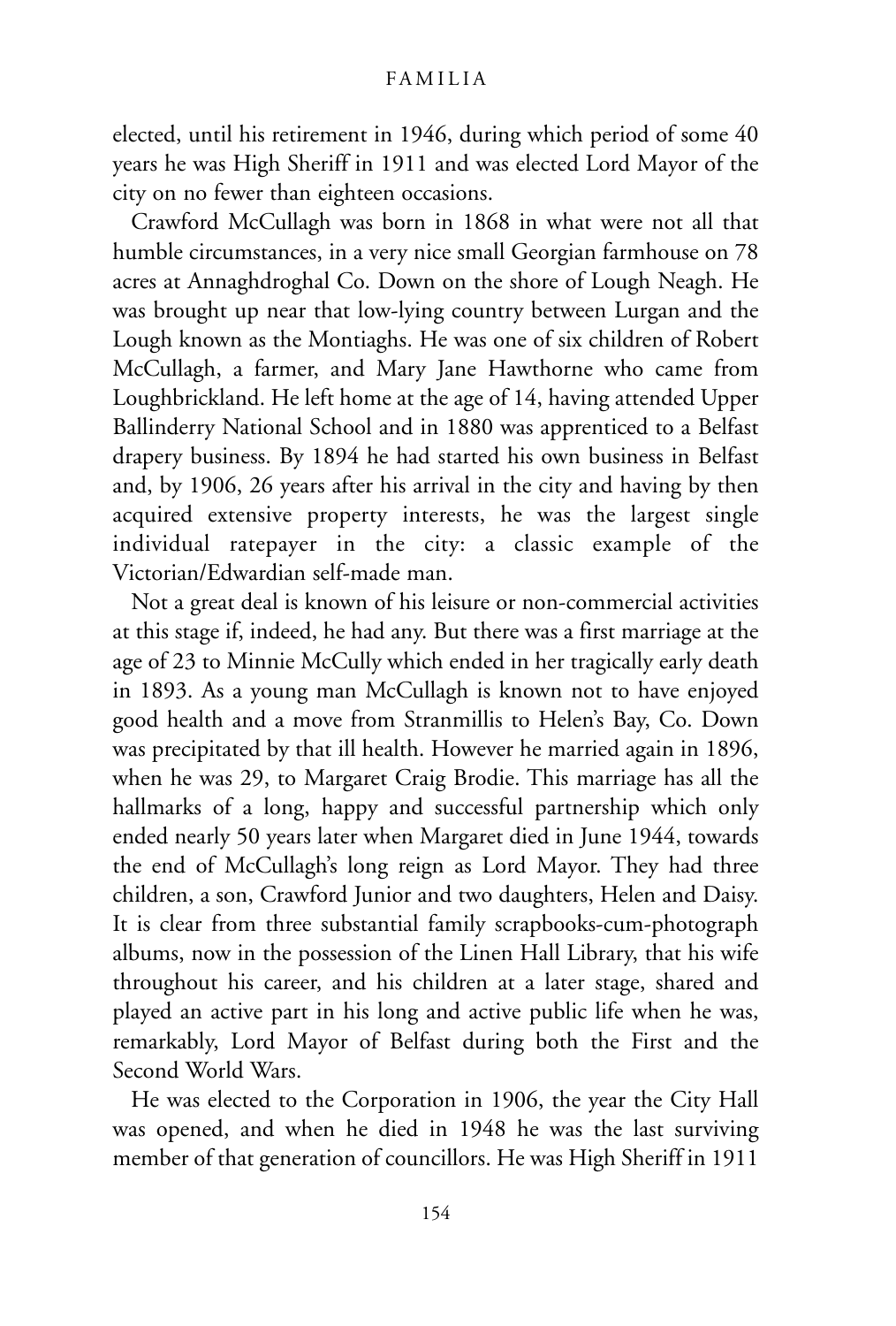and was first elected Lord Mayor on 1 April 1914, an office which he held for the next three years. He was knighted on 21 May 1915 by Lord Wimbourne on a Vice-Regal visit to Belfast. During the war, McCullagh was active in wartime recruitment. When Prime Minister Herbert Asquith visited the city in May 1916, McCullagh was his host at the City Hall and arrangements were made for him to meet some leading citizens at lunch in the Lord Mayor's Parlour. At the time this was thought to have been the first visit ever made to Belfast by a serving Prime Minister. Within seven weeks of that visit the Battle of the Somme opened, on 1 July 1916. Eleven days later, to coincide with the Twelfth of July, commemorating the Battle of the Boyne in 1690, McCullagh called on all citizens to observe a five-minute silence at midday as a mark of respect for the thousands of Ulstermen who had been killed and injured at the Somme and of sympathy for the many families at home who had been bereaved. This was the origin of, and he was credited with initiating, what has over the years became the tradition of a two-minute silence on Armistice Day.

In November 1916 he was again proposed for Lord Mayor but the *Northern Whig* reported that: 'The Lord Mayor on his own behalf and on behalf of the Lady Mayoress expressed warm appreciation of the proposed honour but added that as he was strongly of the opinion that the honour of the Mayoralty should go round the Council, he preferred in the circumstances that some other member should have the opportunity of filling the chair rather than accept office himself for a third period'. Those words seem to have been conveniently forgotten by 1930 but they were sufficient then to facilitate the election of James Johnston as Lord Mayor in 1917.

The freedom of the city was conferred on Sir Crawford and Lady McCullagh in June 1917, when the only other candidate was Sir Edward Carson; and in July 1917 he was invited by Lloyd George to be a member of the Irish Convention.

While remaining a member of the Corporation events took a different political turn in 1921 when he was amongst the first Unionists to be elected to the newly-created Parliament of Northern Ireland. This election came not long after the delegation by the government in Dublin of housing powers and responsibility to local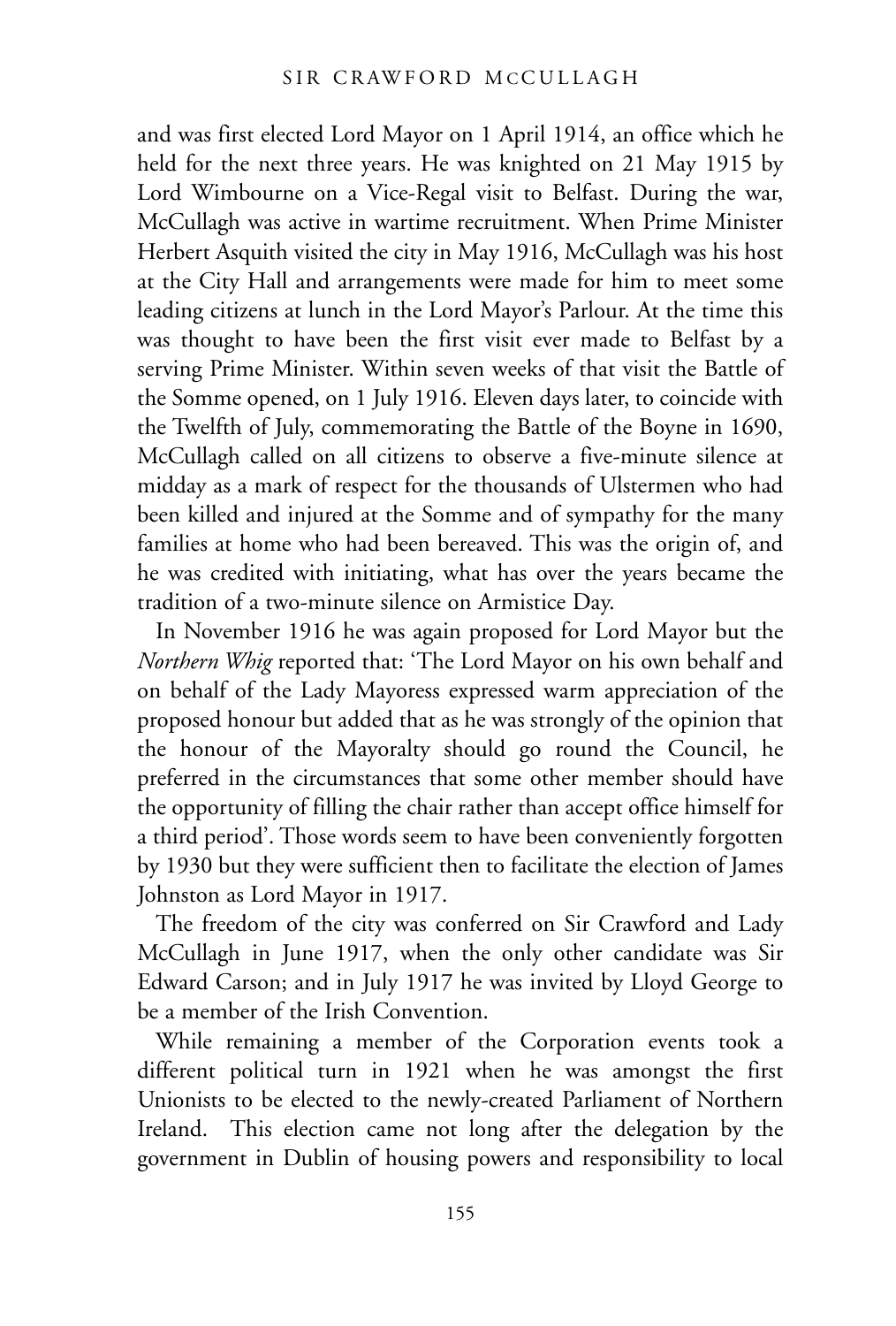government and in particular to Belfast Corporation. Sir Crawford, a notably successful business man, became the chairman of the Housing Committee. He is the subject of some fine cartoons in the scrapbooks which make it clear that he entered into the spirit of building social and other housing with great energy. He in fact lost his seat at Stormont in 1925; returned to the Corporation; lost his seat there temporarily but was re-elected in 1930, becoming Lord Mayor again in 1931, this time for an unbroken period of twelve years until 1942.

Having myself, many years ago and only for one year, had the honour of being Lord Mayor of the city, it is very apparent to me how difficult, not to say mind-numbing, being Lord Mayor for 12 years in a row must have been. In the 1930s McCullagh carried out an enormous number of engagements, some of them on an annual basis, and some of which I can confirm were still being carried on in the 1970s. Amongst other things he: launched the Poppy Day Appeal; attended a meeting of the Water Commissioners; received the Labour Party leader, Clement Atlee; looked in at the Grocer's Exhibition; presented 24 budgerigars to the Botanic Park Aviary; lunched with the Wireless Traders Association; opened Strandtown Primary School with Lord Londonderry; attended the NSPCC Annual General Meeting; opened the Ulster Horticultural Society Show; attended the St Andrew's Day dinner; inspected the Boys Brigade; visited London to do the deal with the Earl of Shaftesbury which secured Belfast Castle and its estate for the City; received the Imperial Grand Orange Council of the World; dined with the Auctioneers and Estate Agents; lunched at the Reform Club with an impossibly young Duncan Sandys; received Arsenal, Sheffield Wednesday, and Chelsea Football Clubs all in the same year; opened the Royal Maternity Hospital with Lord Londonderry and Stanley Baldwin; dined with the Prince of Wales; attended the Firemen's Dinner; opened Linfield Public Elementary School with the Duchess of Abercorn; met with the Ulster Tourist Development Association; attended a Unionist luncheon at the Belfast Plaza with an even more impossibly young Quentin Hogg. And, not lastly but also, switched on the new Humane Killing Apparatus at Belfast Abattoir.

During the 1930s there were also several Royal and semi-Royal visits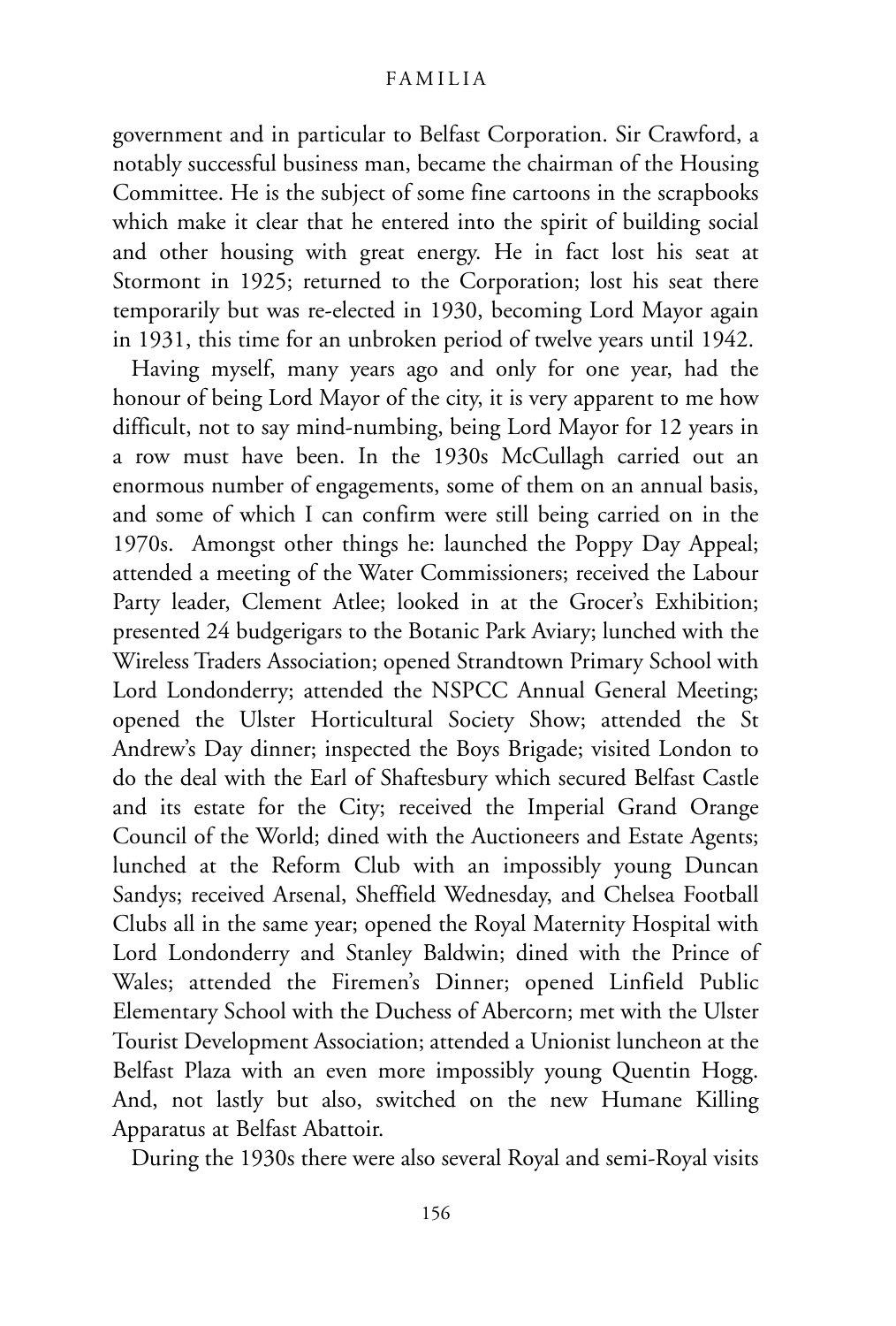and it was clear that no ship of the Royal Navy could visit Belfast, visits that became more and more frequent as war approached, without an invitation being extended to the officers to a garden party or other reception at Lismara. It is also clear from all accounts that that entertainment was carried out by Sir Crawford and Lady McCullagh entirely at their own expense, a fact which was widely known and much appreciated at the time. These files and scrapbooks, perhaps for obvious reasons, do not disclose much serious politics but do record that in 1932 he attended and declared open a conference of Jews held in the city to draw attention to the plight of Jews in Europe. When later, in 1939, he lunched in the city with the Hebrew Congregation, his support for that congregation did not appear simply to be something made urgent by the imminence of war.

One has to search elsewhere for whatever role McCullagh played in events such as the Outdoor Relief Riots of 1932 and his relationship with bodies such as the Belfast Board of Guardians. In my research I have noticed that there tend to be only passing references to McCullagh in histories of Belfast but in two such histories there are positive references. In his history of Outdoor Relief in Belfast 1920–39, *Yes we have no bananas*, Paddy Devlin pays McCullagh what seems to me to be a clear compliment in his dealings with the Belfast Board of Guardians. And Budge & O'Leary in *Belfast – Approach to Crisis. A study in Belfast Politics 1613–1970* are also complimentary. A number of recent publications make only brief references to him. Bill Maguire's *Belfast. A history'*s only reference to McCullagh is a telling one and is in connection with the housing scandal of the early 1920s. The collection of essays, *Enduring City – Belfast and the 20th Century*, edited by F. Boal and S. Royle, contains an essay by Jonathan Bardon on 'Governing the City'. This also refers separately to the housing scandal of the 1920s and, briefly, to McCullagh's career. Another recent publication, Gillian McIntosh's *Belfast City Hall 100 Years,* is really a history of the building and not of the corporation or council. It does refer to Sir Crawford and Lady McCullagh but only to their monuments and memorials in the City Hall. I have left to last Jonathan Bardon's *History of Ulster* (1992). He describes the celebrations in Belfast at the end of the war. A large crowd gathered at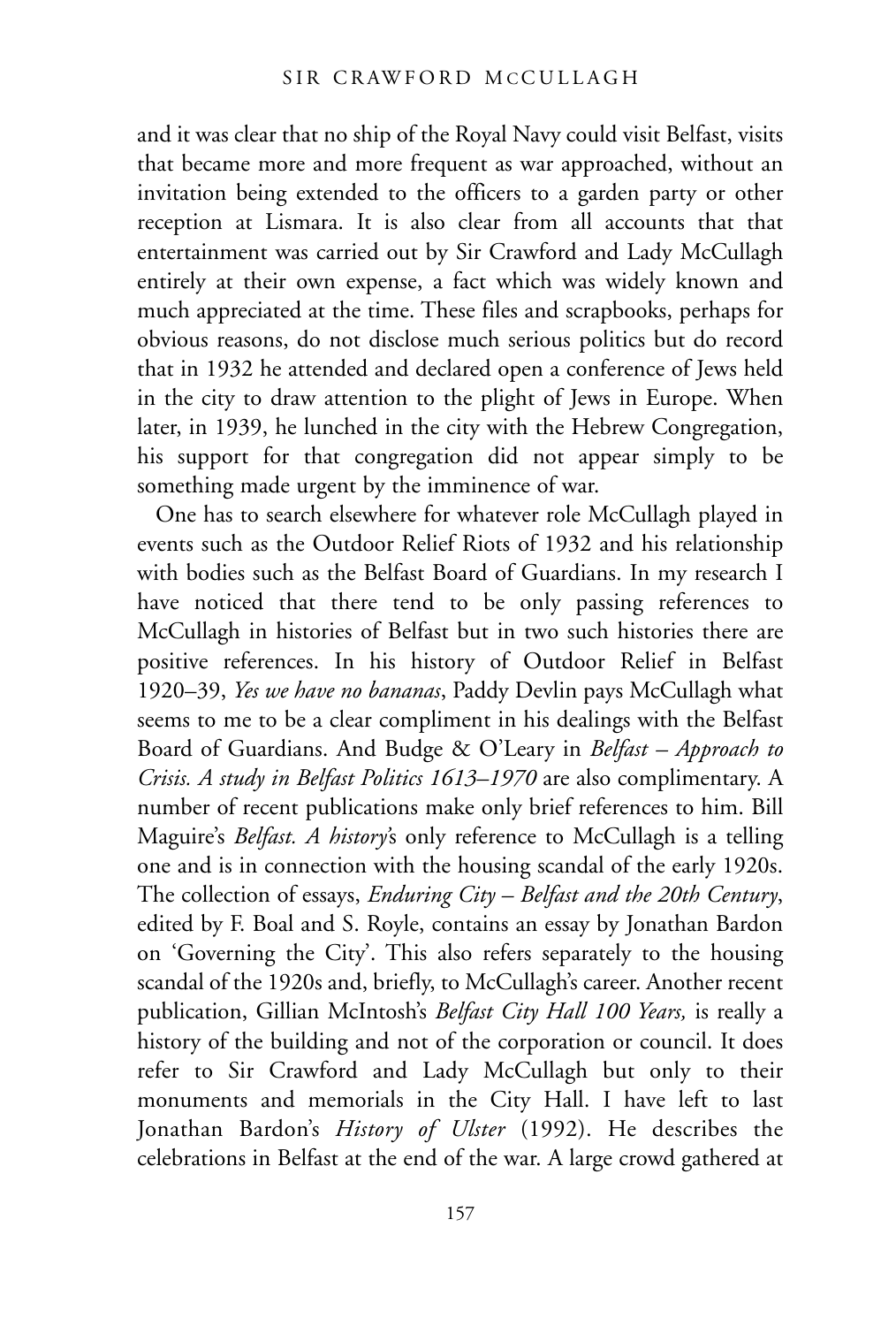the City Hall on 8 May 1945 after a night of bonfires and rejoicing. Loud speakers relayed Churchill's broadcast giving the terms of Germany's capitulation. The Lord Mayor, it was reported, told the crowd 'We must not slack. Celebrate the Victory and go back to work.' Bardon reports however that all the workers were given two days' holiday and 'no one seems to have followed the advice of this discredited leader of a Corporation still in commission'. When I first read that, the best part of 20 years ago, it did not strike me as remotely odd. As far as I was concerned Sir Crawford McCullagh was not simply discredited but had in fact left public office wholly disgraced. When I was elected Lord Mayor in 1978 I began to ask questions about this extraordinary man, Sir Crawford McCullagh, who had been elected Lord Mayor eighteen times between 1914 and 1946. But I didn't really get anywhere. The usual response to my enquiries was that he had in fact retired in disgrace; that that disgrace was associated with a dysfunctional and even corrupt Corporation which had been abolished when three Wartime Commissioners had been appointed; and that that in turn was connected with the Whiteabbey Hospital scandal in the early years of the war. That response came from both officials of the council and from members of the Unionist grouping on the council. None of them had known, or worked with, McCullagh in office pre-1946, but they were passing on to me what had been passed on to them by their political predecessors who had themselves been political colleagues of Sir Crawford McCullagh.

When I undertook to research this topic I did so in the confident expectation that the title would be something like 'Sir Crawford McCullagh – A Story of Corruption in High Office' or 'Sir Crawford McCullagh – Downfall and Disgrace'. This possibility continued when I first mentioned to some friends that I was preparing the paper. I was reminded for instance that when he had declared the Belfast Zoo open in 1934 (situated on the Earl of Shaftesbury's land) that part of the zoo named after him was, almost inevitably, the Reptile House. I was also reminded that while the Whiteabbey Hospital affair was indeed a major scandal, it wasn't the root of the problem of McCullagh's image: it had simply been the last straw. It really went back to the Housing Enquiry of the mid 1920s and the Collins Enquiry of 1928.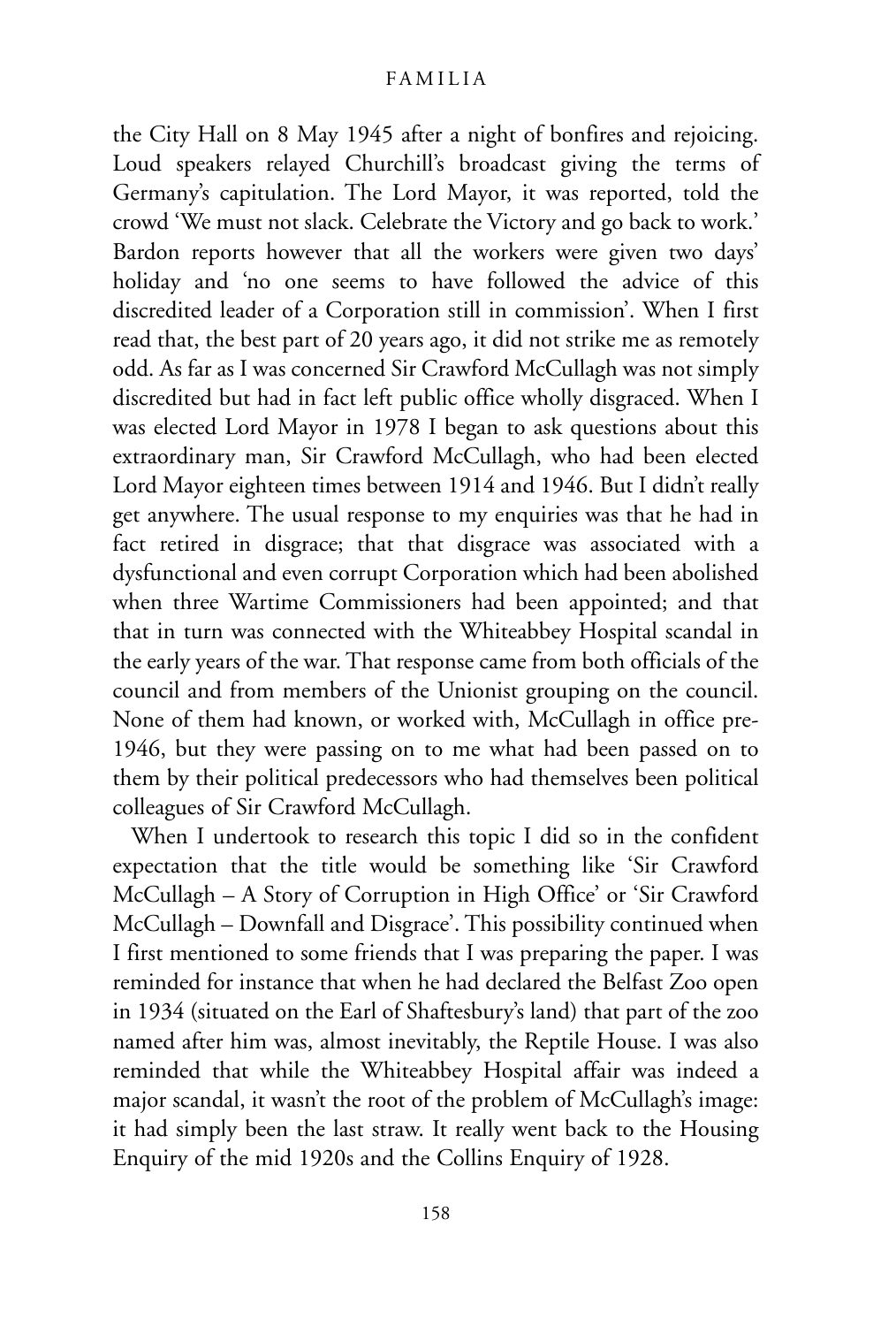Prior to 1919 the provision of housing for citizens was not part of the responsibilities of local government. The Corporation was split as to whether it should take on that responsibility (slightly progressive opinion) or should not (the voice of those who thought it a socialist or communist ruse to subvert the role of private landlords and builders who were entitled to make their profits). Responsibility for building houses was assigned to the Corporation just as partition resulted in transferring powers from the Local Government Board in Dublin to the new parliament and government in the new state of Northern Ireland. Sir Crawford McCullagh who, shortly after, became an MP in 1921 was made Chairman of the Corporation's new Housing Committee. He embarked on the role with energy and enthusiasm and was highly successful in terms of the houses actually built. The cartoons in the scrapbooks which I have already mentioned show him in working clothes with his sleeves rolled up and with trowel, cement and bricks actually building houses. One of the cartoons has the caption: 'The Bricklayers – The Belfast Housing Committee get a move on', and the atmosphere created by the cartoons as a whole is along the lines of 'Give us the tools and we will finish the job'. It was later found that some officials of the Corporation were corruptly profiting from the contracts for bricks and other materials. In September 1925 the Government appointed R.D. Megaw KC to investigate and report, some five years, it is worth noting, after the Committee started work. The Chamber of Trade and the Rate Payers Association, two of fifteen different parties to the enquiry, were represented by Mr J.C. MacDermott. Mr Megaw KC reported in March 1926 and certain officials of the Housing Committee resigned or retired and the Town Clerk took early retirement. Sir Crawford was castigated by Megaw and took the rap as Chairman of the Committee. It was no doubt proper that he should do so but at no stage in the report was it then or has it since been suggested that McCullagh was himself corrupt or benefited improperly from his chairmanship. The evidence would suggest that the problem arose partly out of the actual corruption of some individuals and partly out of the chaotic administration of local government at this time. This last point is relevant in dealing with the Collins Report of the later 1920s which, in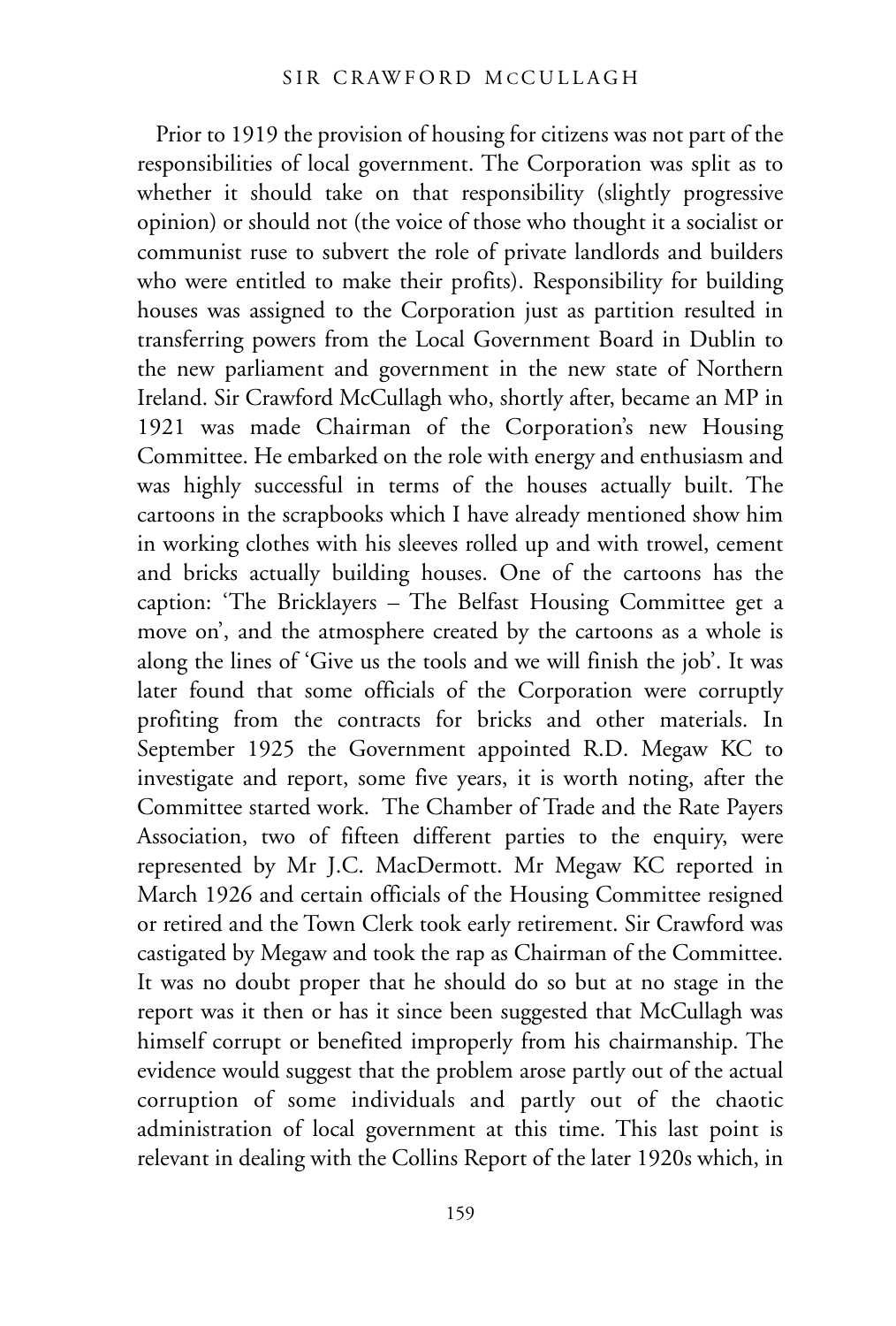some minds, may also have been related to Sir Crawford McCullagh's supposed disgrace.

In fact the Collins Report had nothing to do with corruption but arose in connection with a major reform of local government administration carried out in the UK in the 1920s. Arthur Collins had already reformed Local Government Administration in Birmingham when he came to Belfast and his report in 1929 introduced the system of committees and the relationship between the elective representatives and the municipal civil service which, in principal, remains to this day. As it happens, McCullagh was not a councillor at the time of the Collins Report but became one again in 1929 and, as I have already recounted, embarked on his long spell as Lord Mayor in 1931.

In relation to the affair of Whiteabbey Hospital, it is important by way of background to note that since 1915 the McCullaghs had lived at a house called Lismara in Whiteabbey. In his *Buildings of County Antrim*, Charles Brett has the following entry:

92 Abbeydene (formerly Lismara, Whiteabbey) a large, handsome, four square, Merchant Prince's Mansion of about 1850 of a fairly unusual golden sand stone on the high bank east of Macedon Point looking south over Belfast Lough … the seat of Crawford McCullagh a young man from Aghalee who had prospered in Belfast.

The house had been designed by the reputed Belfast architect, Charles Lanyon and had formerly been owned by Edward Robinson of Belfast's first department store, Robinson & Cleaver.

It is obviously entirely coincidental that Lismara can only be about half a mile as the crow flies from Lanyon's own house which is now rather derelict and is situated in the grounds of Whiteabbey Hospital itself. The hospital today is a general hospital. The plaque in the entrance hall of the large, double winged, three storey, red brick, Sanatorium records that in 1906 the hospital was built as an ancillary workhouse for the treatment of tuberculosis by the Belfast Board of Guardians and opened in 1907.

In 1914 it was acquired by Belfast Corporation and renamed 'The Belfast Sanatorium for the treatment of Pulmonary Tuberculosis'. Under the Public Health (Tuberculosis) Act (NI) 1946 it was vested in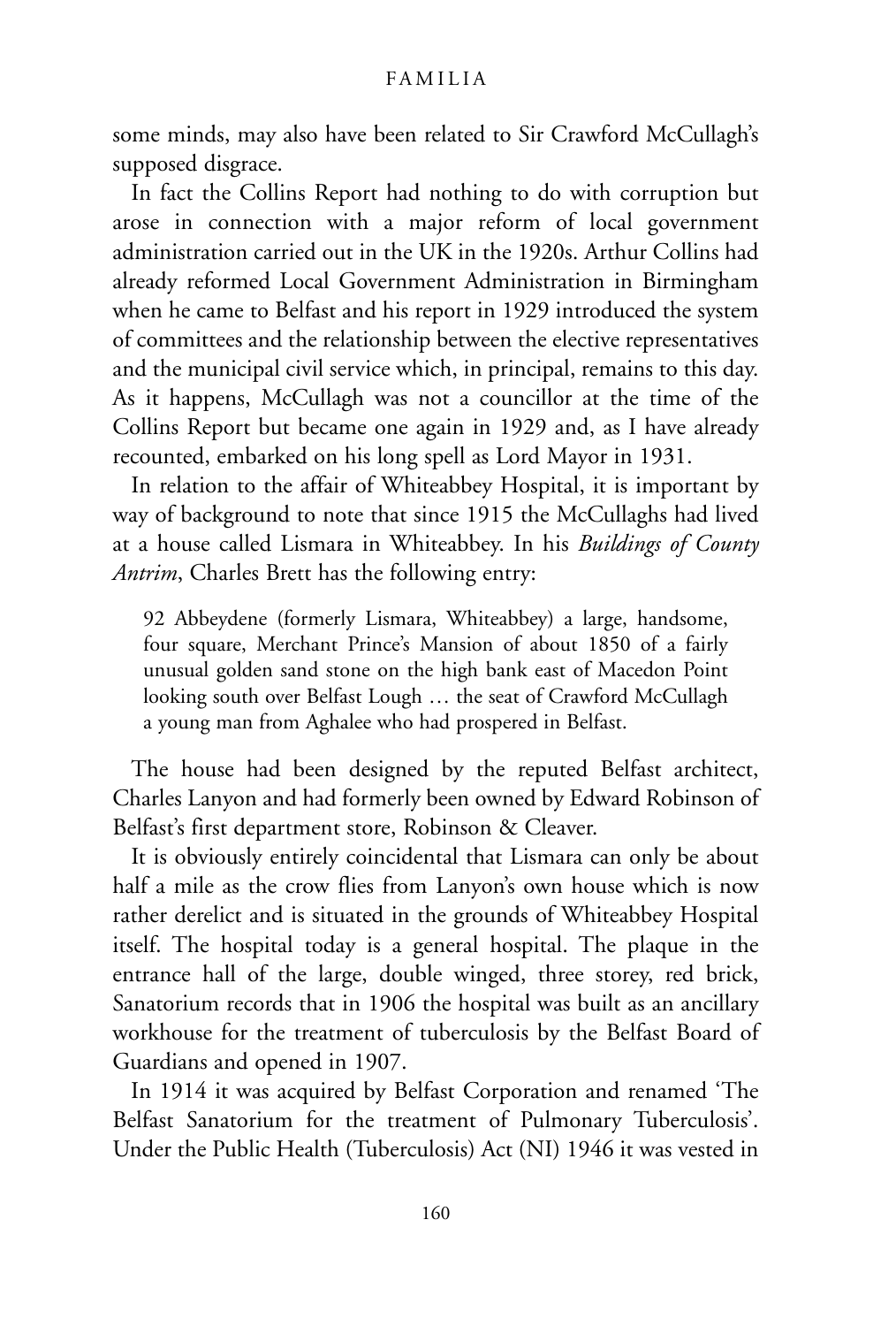the Northern Ireland Tuberculosis Authority and renamed Whiteabbey Hospital. In 1958 the functions of the Tuberculosis Authority were transferred to the Northern Ireland Hospitals Authority, becoming a general hospital in 1964. Most people living today are lucky enough not to have known what a scourge tuberculosis was for earlier generations.

The report of the Whiteabbey Sanatorium Enquiry which sat in 1940–41 and whose report was published on 17 June 1941 runs to 2,123 typed foolscap pages and makes for grim reading. It discloses real corruption, shocking incompetence, and petty behaviour some of which, if the subject had not been so serious, might have been laughable and certainly was pathetic. The corruption involved, for instance, the giving of contracts for the supply of blackout curtains during the 1940s to companies who not only over-charged but whose directors were members of the Corporation; and the curtains when supplied did not even blackout properly! Councillors and officials were involved in this and other scams. The report discloses that the Medical Superintendent and the Matron were alleged to have had an affair to the detriment of good order and discipline amongst the staff at the Sanatorium. The report also gives an account of persistent attempts by councillors who were members of the Tuberculosis Committee to persuade the corporation to acquire land which would have been directly to the financial advantage of some members of the committee; land which was repeatedly certified by the city surveyor to be wholly unsuitable for the purpose of a sanatorium.

It is worth noting the context in which the report was published, a context which portrays McCullagh in a more positive light than his reputation would suggest. In April and May of that year, Belfast had experienced very serious damage and considerable casualties from Luftwaffe air raids. In the raid of 14–15 April, for instance, more people (over 1,000, it is estimated) were killed in that one night than in any other city in Britain, apart from London. On 24 May Sir Crawford McCullagh was re-elected as Lord Mayor and on 12 June it was announced in the birthday honours that he had been made a Privy Councillor. A few days later, on 17th, the *Belfast Newsletter'*s leader column refers to the Report being published. It not only made no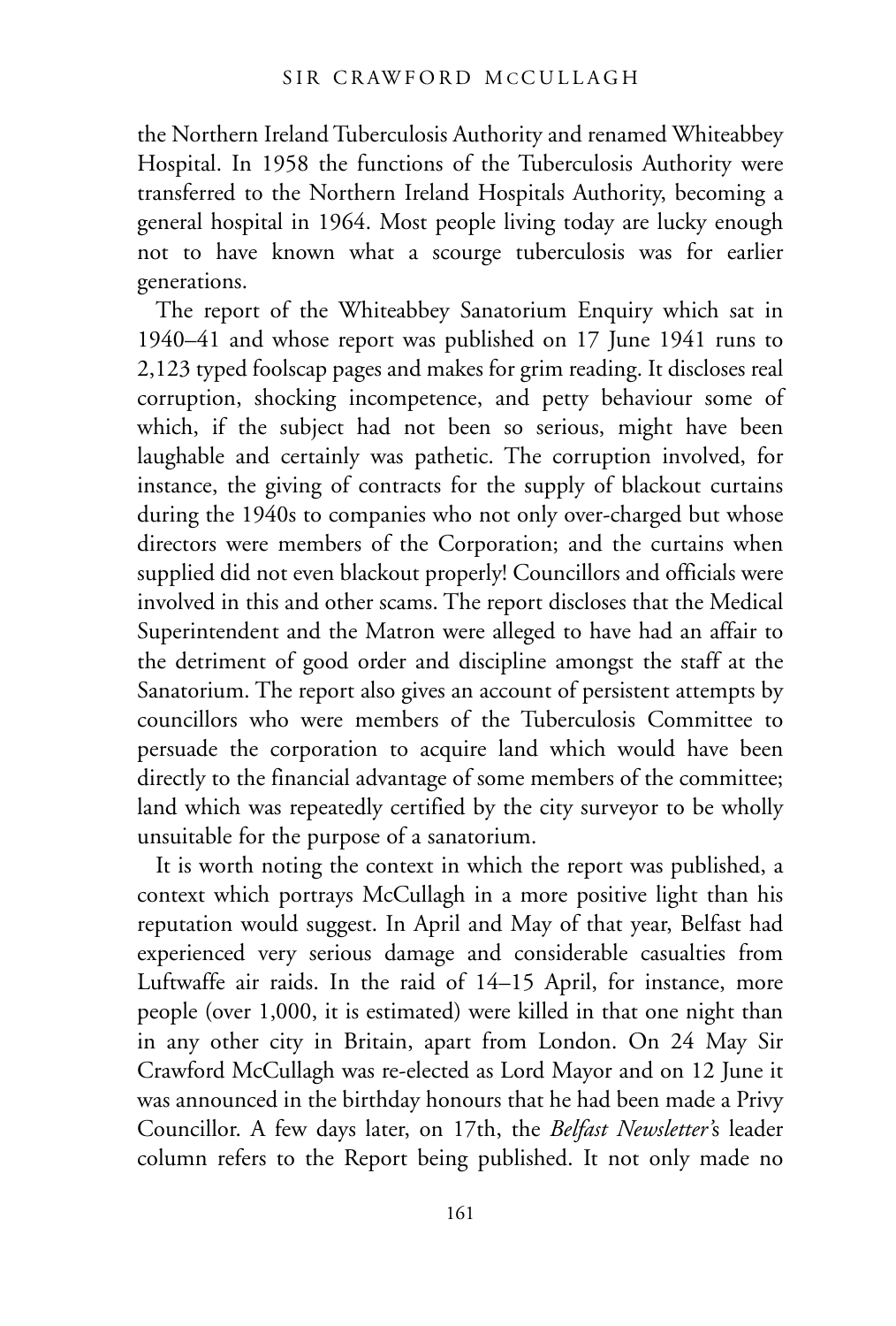adverse reference to Sir Crawford McCullagh but refers to the fearless leadership of the Lord Mayor and refers at the same time to a letter from the Secretary of the Ministry of Home Affairs which is attached to the report.

Back at PRONI I set to work again on John Dunlop's Whiteabbey Hospital report and found the Permanent Secretary's letter which is appended to the end of the report. As it happens Sir Crawford is not much referred to in that letter but where in two places he is, it turned out to be in highly creditable and even glowing terms. First there is an account of the persistent and corrupt attempts by a group of councillors to make the Corporation buy premises for the purposes of a new Tuberculosis Sanatorium at Rathmore rather than Brookhill. 'It is perfectly clear from the forgoing that a determined effort was made by a section of the Tuberculosis Committee to force the purchase of the Rathmore site without regard to its obvious unsuitability and extravagant price, and it is therefore not surprising that evidence was forthcoming at the inquiry suggesting attempted bribery'. And again: 'The amendment (to force the purchase of Rathmore) was lost and finally the Lord Mayor's Committee chose Brookhill and their choice was confirmed by the Ministry on 10th August 1939'.

Towards the end of the letter the ministry's findings are listed and they are refreshingly clear:

The Tuberculosis Committee should be dissolved. Belfast Corporation should be relieved of its powers under the Tuberculosis Prevention (I) Act of 1908. The Medical Superintendent, the City Treasurer, the Steward Clerk (at the hospital) and a sister (at the hospital) should all be censured. The Official Stock Takers should not be re-employed The Medical Superintendant and the Matron should be 'Retired from their respective offices'

Immediately after this, comes the very last paragraph of the letter and thus of the Report and this contains the second reference to Sir Crawford McCullagh:

In conclusion the Ministry desires to express its appreciation of the helpful attitude of the Right Honourable the Lord Mayor to whose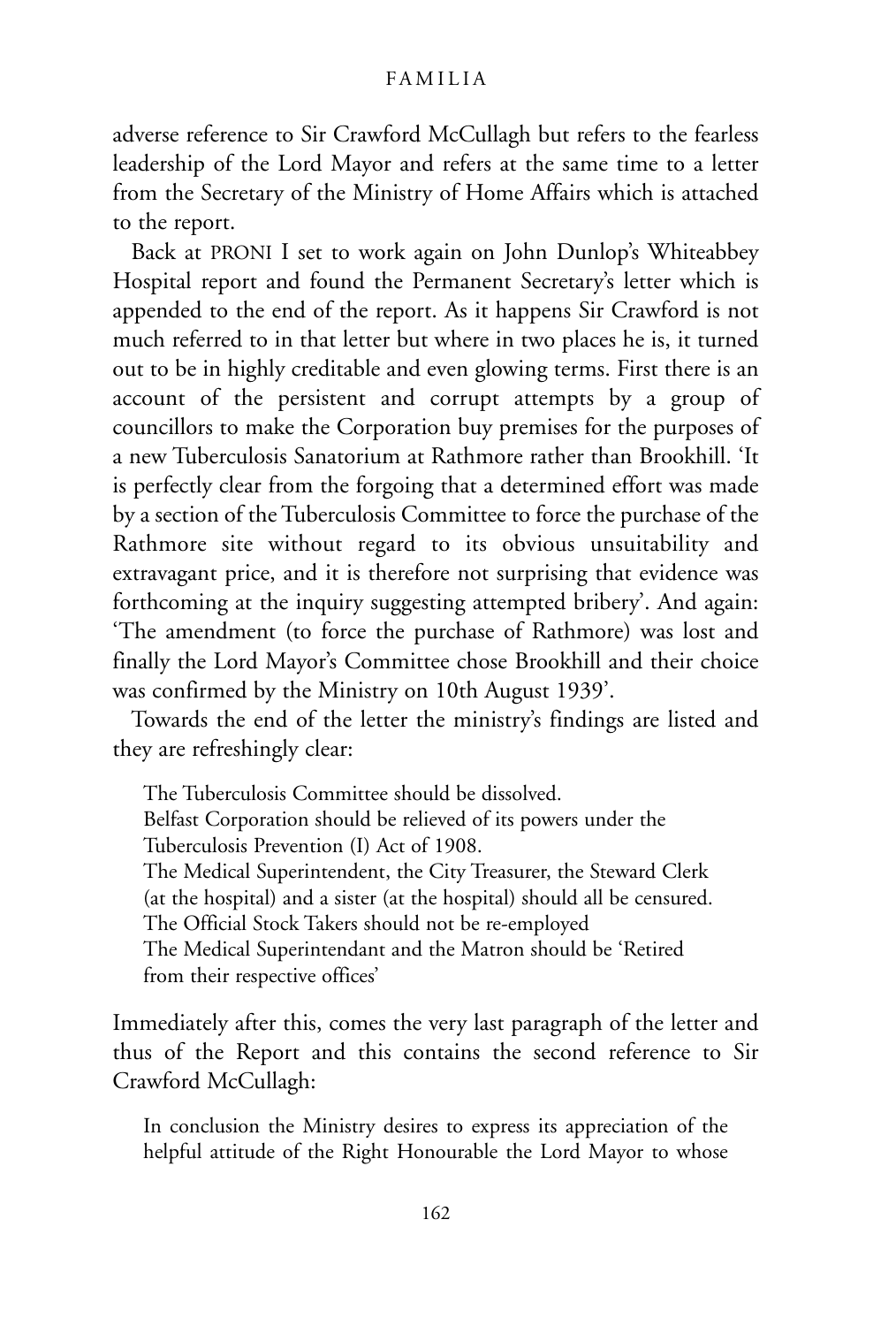fearless and impartial leadership of the best elements in the Corporation the bringing to light of certain of the abuses and shortcomings of the administration in Whiteabbey Sanatorium is largely due.

It was by now, of course, abundantly clear that my expectations had not only not been met but that Sir Crawford, in 1941, had been getting up the noses of some of his corrupt Corporation colleagues at least since 1939.

While the Whiteabbey Hospital scandal and the appointment of the Wartime Commissioners may have been conflated in the memory of some people, those events were clearly well separated in time. The Stormont Act under which the 3 Commissioners were appointed did not become law until 1 October 1942, more than 15 months after the report, and arose because of the persistent opposition of some councillors to McCullagh's attempt to bring in various administrative reforms. In their book Budge & O'Leary suggested that McCullagh appeared to have been on the side of reform and it is clear from a footnote that they had seen the last paragraph of the Permanent Secretary's letter which I have quoted in full. (My old friend Cornelius O'Leary had paid this compliment to McCullagh as early as 1970 and I should have remembered that when I was told differently in the late 1970s.) As well as that, a Cabinet minute for 22 April 1942 shows that an agreement was reached by the Cabinet on a letter to go to the Corporation ten months after the publication of the Whiteabbey Hospital report. It is in the following somewhat chilling terms:

The Government has come to the conclusion that the present state of affairs cannot be allowed to continue. I am instructed to ask therefore that the Corporation shall by the 1st week of June (they were given 5 weeks) put forward a scheme of adequate reform otherwise the Government will be obliged in the interest of the rate payers to take action to prevent a recurrence of maladministration in the future.

There is another point which I think is worth making about McCullagh's reputation. John Clarke McDermott was the Minister of Public Security in the government which made McCullagh a Privy Councillor in June 1941. It is clear from the photos in the scrapbooks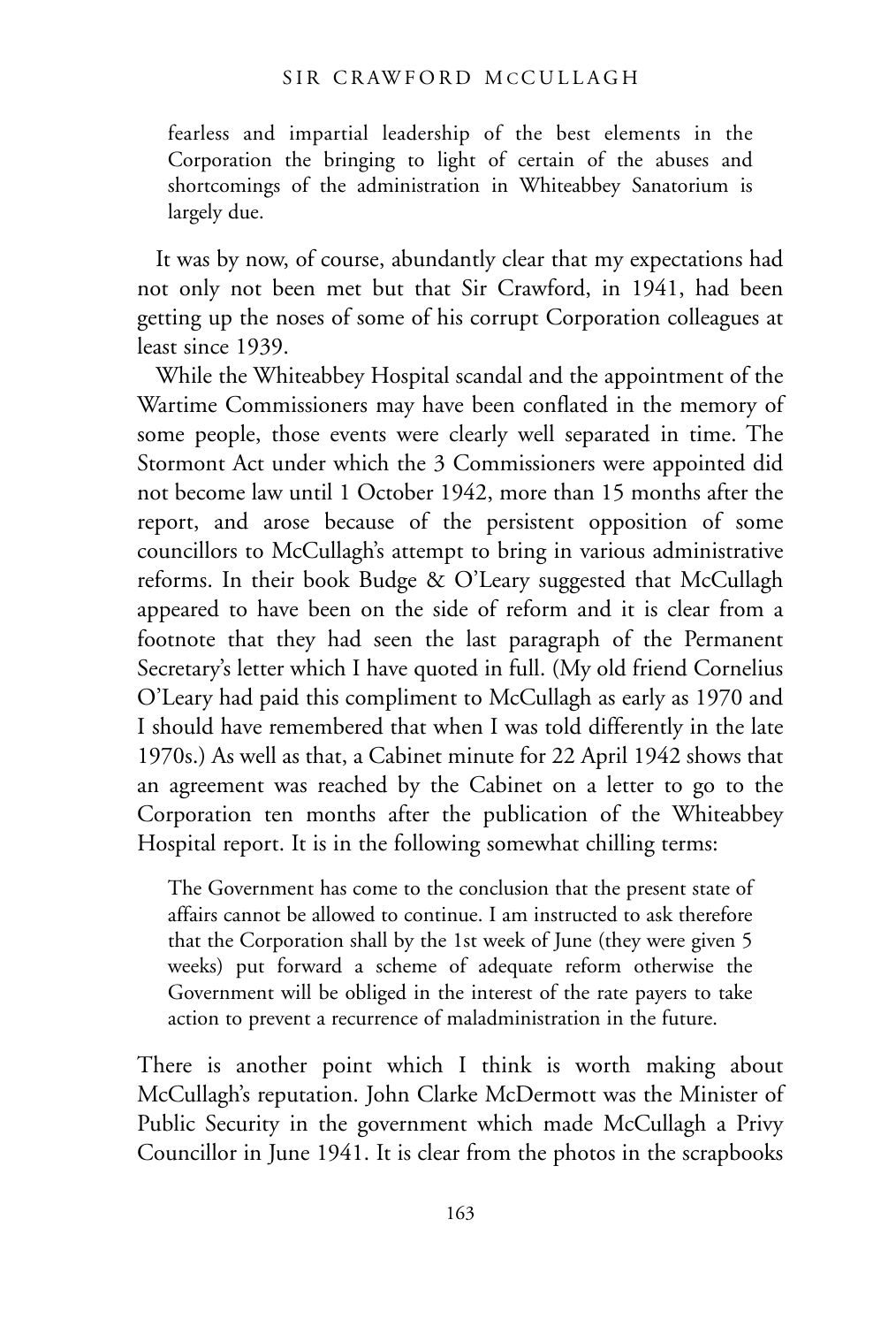that he would have known McCullagh reasonably well and, from the Corporation papers in PRONI, that he would also have been aware of the activities and reputation of the Corporation throughout his professional career. Lord McDermott, as he later became, was a distinguished Lord Chief Justice of Northern Ireland and a Lord of Appeal in Ordinary. My own memories of him as a boy and at the beginning of my professional career are entirely happy but his reputation was that of a man who was not necessarily the easiest of companions. Above all he was a man of steely integrity. Lord Carswell in his obituary of McDermott in the recently published *Dictionary of Irish Biography* put the matter discreetly:

The standards that he set himself were Olympian and he obtained them by sustained thought and effort but he could not always see why lesser mortals fell short of them. … Although his tolerance of any whose efforts he thought insufficient was limited he was always generous to those who strove to reach levels that he regarded as proper.

My point is a simple one. I do not believe that any government of which John Clarke McDermott was a member would have been remotely likely to make Sir Crawford McCullagh a Privy Councillor if he, McDermott, had thought him, McCullagh, to have been corrupt or in any sense a villain.

The rest of the story is relatively quickly told. Sir Crawford did not seek re-election as Lord Mayor in May 1942 (11 months after the Whiteabbey report and precisely 1 month after the Cabinet meeting which approved the letter to the Corporation on 22 April 1942) and almost certainly because of the opposition of some of his fellow councillors. He was, however, re-elected Lord Mayor on 6 January 1943 for the unexpired residue of Alderman Black's term, Black having died in office.

The *Belfast Newsletter* on 7 January 1943, announcing his return to office, quoted McCullagh as saying 'Let us forget the past, accept things as they are (which I think must be a reference to the Commissioners) and by our conduct in this Assembly show the citizens and the world that we of the Belfast Corporation are fit to carry out the duties assigned to us'. He could hardly have made a more pointed criticism of some members of the Corporation.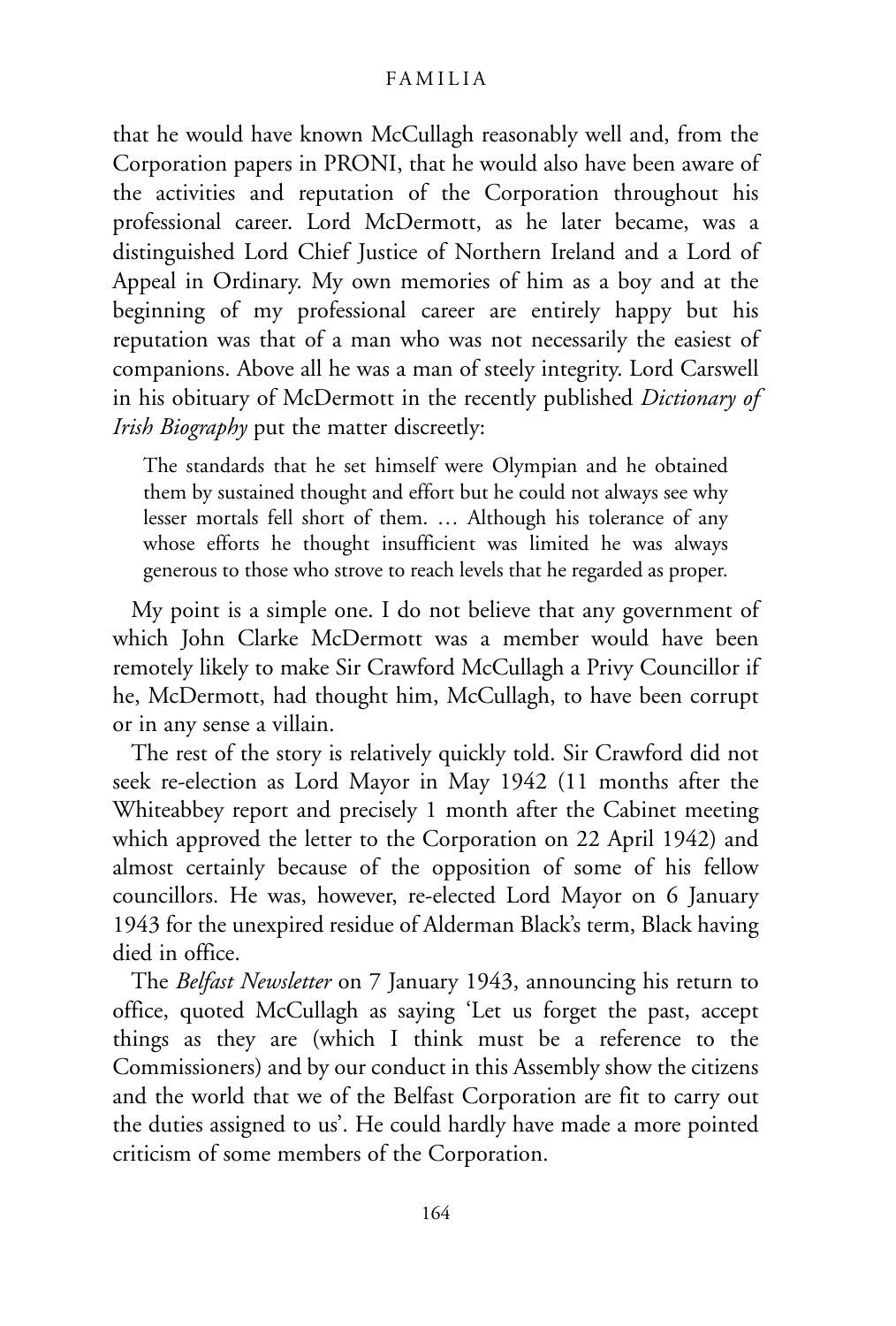Lady McCullagh died in January 1944 and I think that that must have been a severe loss to him but he clearly did his duty for the rest of the war. He was re-elected Lord Mayor for the seventeenth time in May 1944 and for the eighteenth time in 1945. Soon after the war ended he, somewhat controversially, welcomed Leading Seaman James Magennis, a sailor from west Belfast, and a Catholic, who had been awarded the Victoria Cross for heroic action in removing mines from a ship. He also, less contentiously, welcomed to the City Hall a succession of Allied leaders including the Ulster generals – Montgomery, Alanbrooke, Alexander – and General Eisenhower. One of the happiest photos in the scrapbooks is of Eisenhower with his arm around the shoulder of a now elderly McCullagh and both men smiling happily in the company of McCullagh's family after what, I have been assured, was not a tee-total lunch at Lismara. In March 1946 he welcomed Princess Elizabeth to the City Hall.

He fell ill in the late summer of 1946 when he was overcome with heart problems. He retired from all public office and duties on the 3 September 1946 and soon after received a handsome letter of thanks from Prime Minister Basil Brooke who noted that he would not be seeking re-election. He appears to have played no further part in public affairs and, although I understand he displayed his sense of humour to the end, he died of a stroke on 13 April 1948.

We know of course that unlike Churchill and the Conservative party, Basil Brooke and his party were not swept from office at the end of the war. But was there a mood which led a post war generation of councillors to try and distance themselves from their pre-war and wartime colleagues? We know that the Unionist-dominated Corporation had behaved so badly that their own party colleagues at Stormont had felt obliged to sack them in favour of administrators. The powers of the corporation were in fact restored in 1945 a year earlier than originally planned and when McCullagh was still in charge. Perhaps this was indeed made politically possible precisely because McCullagh was still in charge. It is certainly, however, possible, that as soon as McCullagh retired from office and certainly after his death it may have suited his erstwhile opponents in the City Hall to allow his name to become associated with the Corporation's bad